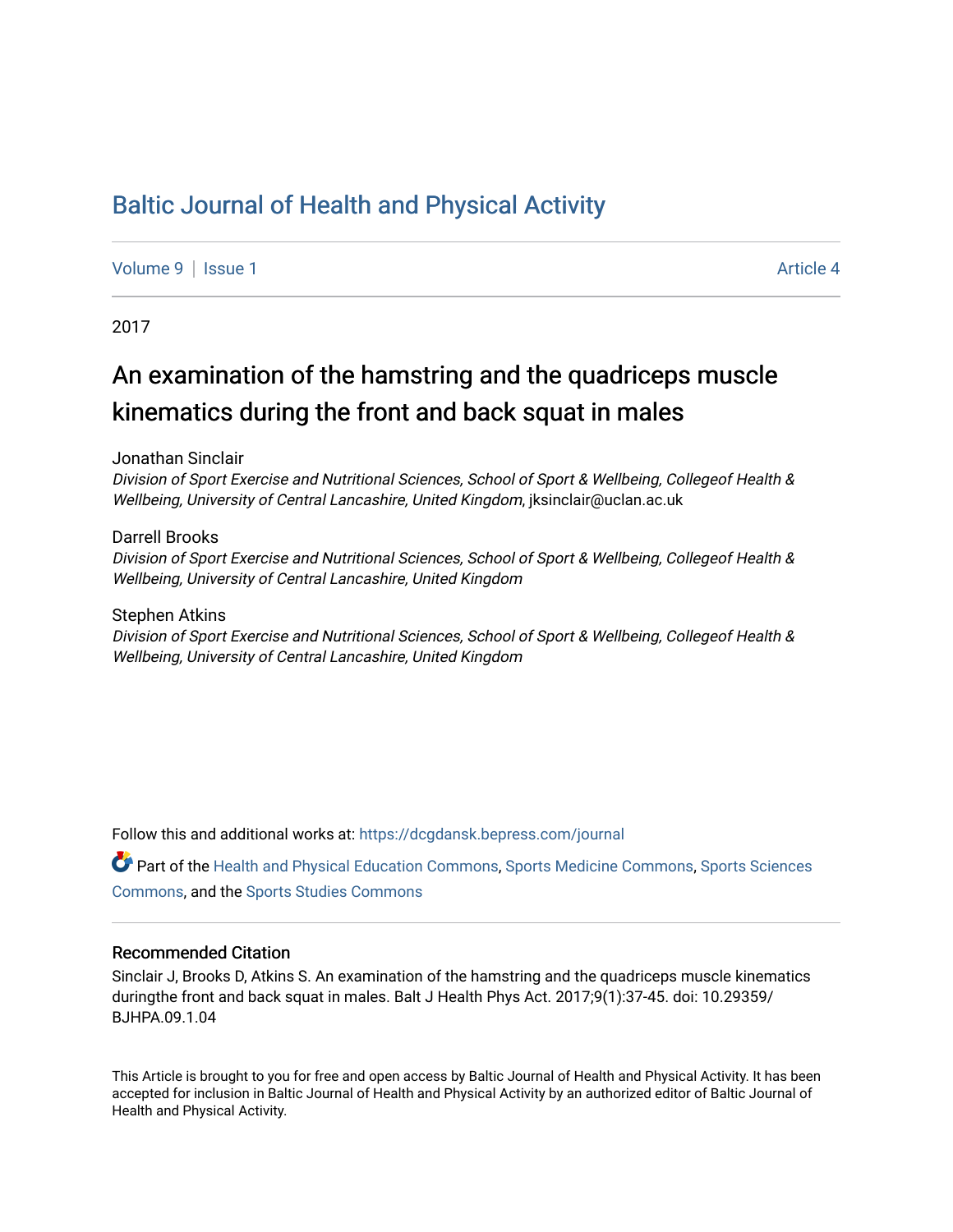**Authors' Contribution: A** Study Design **B** Data Collection **C** Statistical Analysis

- **D** Data Interpretation
- **E** Manuscript Preparation
- **F** Literature Search
- **G** Funds Collection

# **An examination of the hamstring and the quadriceps muscle kinematics during the front and back squat in males**

## **Jonathan Sinclair ABCDEF, Darrell Brooks ABCDEF, Stephen Atkins ABCDEF**

Division of Sport Exercise and Nutritional Sciences, School of Sport & Wellbeing, College of Health & Wellbeing, University of Central Lancashire, United Kingdom

| abstract<br><b>Background</b><br>squat variants on the hamstring and the quadriceps muscles kinematics.<br>Material/Methods<br>capture data, in addition to segmental and joint kinematics.<br><b>Results</b><br>kinematics between the front and back squat lifts.<br><b>Conclusions</b><br>hamstring muscles.<br>squat, hamstring, quadriceps, kinematics, musculoskeletal<br>Key words |                                                                                                                                                                                                                                                                                                                                                                                  |
|-------------------------------------------------------------------------------------------------------------------------------------------------------------------------------------------------------------------------------------------------------------------------------------------------------------------------------------------------------------------------------------------|----------------------------------------------------------------------------------------------------------------------------------------------------------------------------------------------------------------------------------------------------------------------------------------------------------------------------------------------------------------------------------|
|                                                                                                                                                                                                                                                                                                                                                                                           |                                                                                                                                                                                                                                                                                                                                                                                  |
|                                                                                                                                                                                                                                                                                                                                                                                           | The aim of the current investigation was to examine the influence of the front and back                                                                                                                                                                                                                                                                                          |
|                                                                                                                                                                                                                                                                                                                                                                                           | Eighteen male participants were recruited with 1 repetition maximum values of 122.7<br>$\pm 16.4$ and 88.7 $\pm 13.9$ kg for the back and front squat lifts. Participants completed both<br>back and front squats at 70% of their front squat 1 repetition maximum. The hamstring and<br>the quadriceps muscle kinematics were determined during kinetic situations using motion |
|                                                                                                                                                                                                                                                                                                                                                                                           | Differences between squat conditions were examined using paired samples t-tests.<br>The results showed that there were no differences in either segmental/joint or muscle                                                                                                                                                                                                        |
|                                                                                                                                                                                                                                                                                                                                                                                           | These findings lead to the conclusion that neither the front nor the back squat conditions<br>differ in terms of their eccentric and concentric recruitment of the quadriceps and                                                                                                                                                                                                |
|                                                                                                                                                                                                                                                                                                                                                                                           |                                                                                                                                                                                                                                                                                                                                                                                  |

| article details              |                                                                                                                                                                                                                                                                                                                                                                                                                                                                                                                                                                                                                                                                                                                                                                                                      |
|------------------------------|------------------------------------------------------------------------------------------------------------------------------------------------------------------------------------------------------------------------------------------------------------------------------------------------------------------------------------------------------------------------------------------------------------------------------------------------------------------------------------------------------------------------------------------------------------------------------------------------------------------------------------------------------------------------------------------------------------------------------------------------------------------------------------------------------|
| <b>Article statistics</b>    | Word count: 2,737; Tables: 3; Figures: 3; References: 18                                                                                                                                                                                                                                                                                                                                                                                                                                                                                                                                                                                                                                                                                                                                             |
|                              | Received: October 2015; Accepted: December 2016; Published: March 2017                                                                                                                                                                                                                                                                                                                                                                                                                                                                                                                                                                                                                                                                                                                               |
| <b>Full-text PDF:</b>        | http://www.balticsportscience.com                                                                                                                                                                                                                                                                                                                                                                                                                                                                                                                                                                                                                                                                                                                                                                    |
| Copyright                    | © Gdansk University of Physical Education and Sport, Poland                                                                                                                                                                                                                                                                                                                                                                                                                                                                                                                                                                                                                                                                                                                                          |
| Indexation:                  | AGRO, Celdes, CNKI Scholar (China National Knowledge Infrastructure), CNPIEC, De Gruyter - IBR (International<br>Bibliography of Reviews of Scholarly Literature in the Humanities and Social Sciences), De Gruyter - IBZ<br>(International Bibliography of Periodical Literature in the Humanities and Social Sciences), DOAJ, EBSCO - Central<br>& Eastern European Academic Source, EBSCO - SPORTDiscus, EBSCO Discovery Service, Google Scholar, Index<br>Copernicus, J-Gate, Naviga (Softweco, Primo Central (ExLibris), ProQuest - Family Health, ProQuest - Health &<br>Medical Complete, ProQuest - Illustrata: Health Sciences, ProQuest - Nursing & Allied Health Source, Summon<br>(Serials Solutions/ProQuest, TDOne (TDNet), Ulrich's Periodicals Directory/ulrichsweb, WorldCat (OCLC) |
| <b>Funding:</b>              | This research received no specific grant from any funding agency in the public, commercial, or not-for-profit<br>sectors.                                                                                                                                                                                                                                                                                                                                                                                                                                                                                                                                                                                                                                                                            |
| <b>Conflict of interest:</b> | Authors have declared that no competing interest exists.                                                                                                                                                                                                                                                                                                                                                                                                                                                                                                                                                                                                                                                                                                                                             |
| <b>Corresponding author:</b> | Dr. Jonathan Sinclair; Division of Sport, Exercise and Nutritional Sciences, School of Sport & Wellbeing;<br>University of Central Lancashire, Preston, Lancashire PR1 2HE; e-mail: jksinclair@uclan.ac.uk                                                                                                                                                                                                                                                                                                                                                                                                                                                                                                                                                                                           |
| <b>Open Access License:</b>  | This is an open access article distributed under the terms of the Creative Commons Attribution-Non-commercial<br>4.0 International (http://creativecommons.org/licenses/by-nc/4.0/), which permits use, distribution, and<br>reproduction in any medium, provided the original work is properly cited, the use is non-commercial and is<br>otherwise in compliance with the license.                                                                                                                                                                                                                                                                                                                                                                                                                 |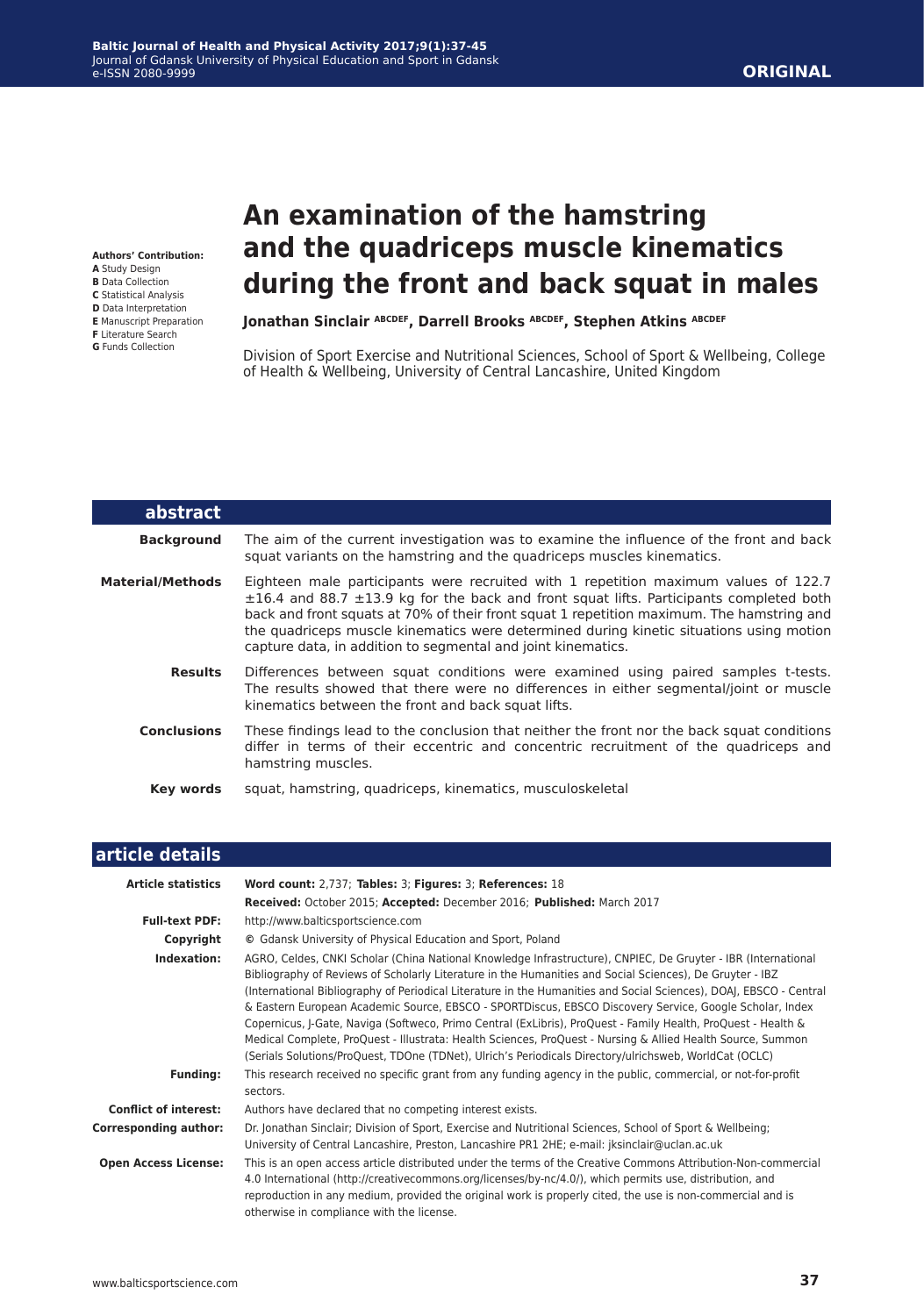## **introduction**

The barbell squat is one of the most frequently used and fundamental exercises in the field of strength and conditioning [1]. The objective of the squat is primarily to recruit and strengthen the musculature associated with the hip and knee joints [2]. Importantly, the squat is known to exhibit biomechanical similarities with a wide range of sports movements and thus is included in most training routines with the goal of enhancing athletic performance [3]. The squat itself has two principal variants: the back and the front squat lifts.

A considerable amount of research has been conducted by both sports scientists and biomechanists regarding the mechanics of the squat; however, there is comparatively little information available regarding the differences between the front and back squat variants. Russell & Phillips [4] investigated the influence of the front and back squat on the sagittal plane kinematics and joint torques. They showed that no differences in joint torques were evident between squat conditions, but the back squat was associated with greater flexion of the trunk segment. Diggin et al. [5] investigated differences in the lower limb and trunk kinematics between the front and the back squat. Their findings concur with those of Russell & Phillips [4] in that performing the back squat was associated with significantly greater trunk flexion in comparison to the front squat.

Gullett et al. [6] comparatively examined the effects of performing the front and back squat variants on knee joint forces and muscle activation of the quadriceps, hamstring and erector spinae. Their observations confirmed that the back squat was associated with greater knee forces compared to the front squat, but no differences in muscle activation were shown. Stuart et al. [7] also examined the effects of the two squat variants on knee joint kinetics and muscle activation. They showed that neither knee joint forces nor muscle activation differed as a function of different squat techniques. Sinclair et al. [8] investigated the differences in the patellofemoral joint kinetics between the front and back squat. Their findings revealed that the back squat was associated with significant increases in both patellofemoral force and pressure in comparison to the front squat, which they proposed may be associated with an increased risk from knee pathology. Finally, Sinclair et al. [9] examined the influence of the front and back squat lifts on the loads experienced by the Achilles tendon. The results of this investigation showed that the peak loads experienced by the Achilles tendon were significantly larger during the back squat compared to the front squat.

Whilst there is some literature which has investigated differences between the front and the back squat, there has yet to be a comparative examination of the muscle kinematics between the two squatting modalities. A lack of suitable measurement techniques capable of quantifying muscle mechanics is a key limitation; however, specific software now exists which is able to provide dynamic simulations of skeletal muscle kinematics during dynamic situations [10].

The aim of the current investigation, therefore, was to examine the influence of the front and the back squat variants on the hamstring and the quadriceps muscles kinematics. A study of this nature may provide important information for those who seek to understand skeletal muscle control and for athletes who habitually utilize the squat in their resistance training.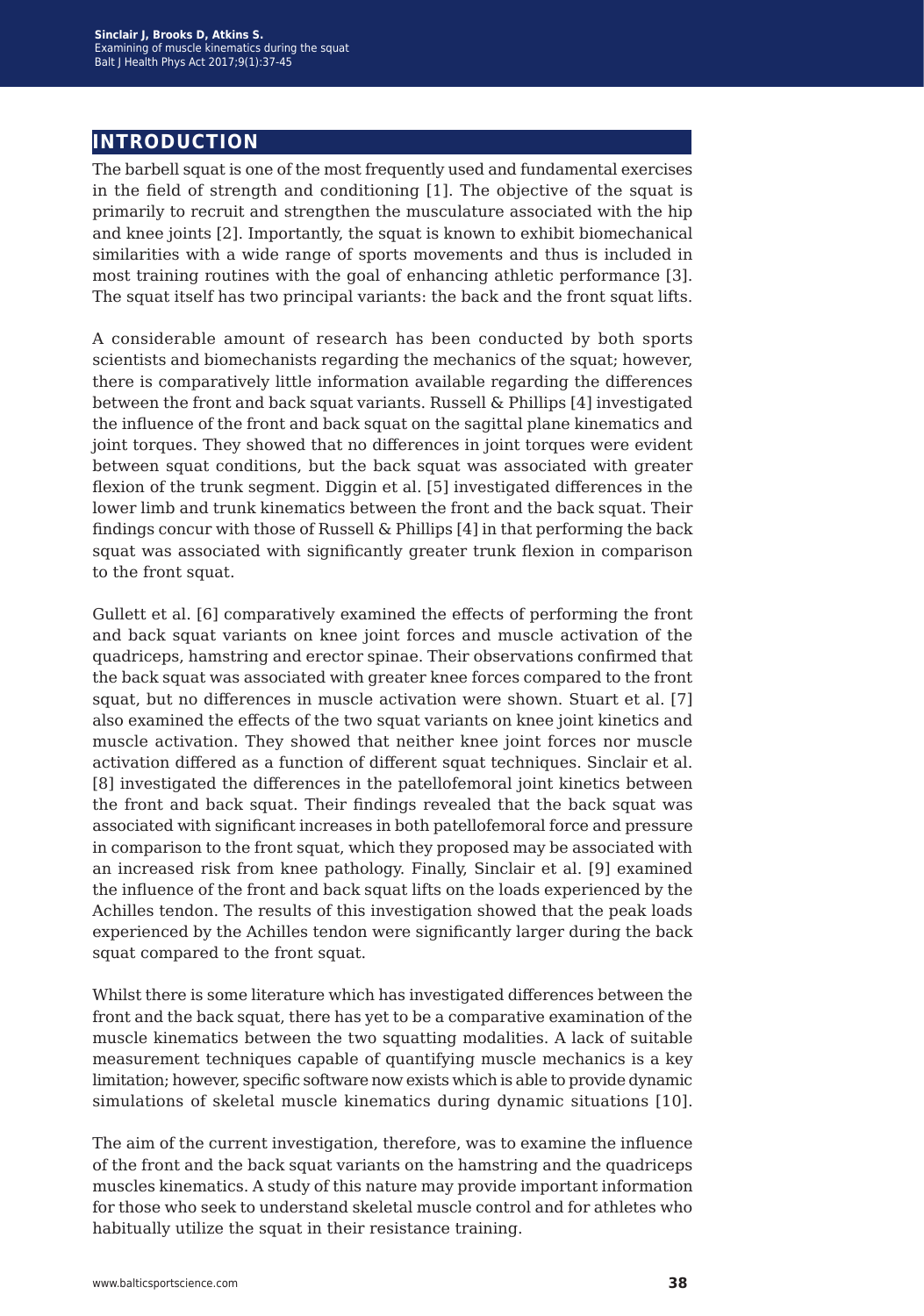## **material and methods**

## **participants**

Eighteen male participants (age 25.9 SD 5.1 years, height 1.74 SD 0.12 m and body mass 77.44 SD 5.29 kg) volunteered to take part in the current investigation. Participants had  $6.55 \pm 2.11$  years of experience in squat lifting with 1 repetition maximum values of  $122.7 \pm 16.4$  and  $88.7 \pm 13.9$  kg for the back and front squat lifts, respectively. Participants trained at least 3 times per week and habitually utilized both squatting techniques as part of their resistance training routine. Ethical approval was obtained from the University Ethics Committee, and the procedures outlined in the Declaration of Helsinki were followed.

### **procedure**

Participants completed five repetitions in each squat condition, using their normal back and front squat technique. The load was consistent for both conditions, with participants lifting 70% of their front squat 1 repetition maximum. Participants completed their squats in a randomised order to control for any order effects.

Kinematic information was captured at 250 Hz using an eight camera optoelectric motion analysis system (QualisysTM Medical AB, Gothenburg, Sweden). To define the anatomical frames of the trunk, pelvis, thighs, shanks and feet retroreflective markers were placed at the C7, T12 and xiphoid process landmarks and also positioned bilaterally onto the acromion process, iliac crest, anterior superior iliac spine, posterior superior iliac spine, medial and lateral malleoli, medial and lateral femoral epicondyles and greater trochanter. Carbon-fibre tracking clusters comprising of four non-linear retroreflective markers were positioned bilaterally onto the thigh and shank segments. Static calibration trials were obtained with the participant in the anatomical position in order for the positions of the anatomical markers to be referenced in relation to the tracking clusters/markers.

#### **data processing**

Marker trajectories were filtered 6Hz using a low pass Butterworth 4th order zero-lag filter and analysed using Visual 3D (C-Motion, Germantown, MD, USA). All temporal information was normalized to 100% of the squat movement. The timing of the initiation and termination of the squat movement for both techniques were taken as the instances of maximum hip extension in accordance with those of Sinclair et al. [11]. For the current study segmental kinematics of the thorax and pelvic segments were examined in addition to joint kinematics of the hip and knee.

OpenSim software was used to quantify muscle-tendon lengths during the kicking movements [10]. Muscle kinematics were quantified using the gait2392 model using Opensim v3.2. This model corresponds to the eight segments exported from Visual 3D and features ninety-two muscles, eighty-six of which are centred around the lower extremities and six are associated with the pelvis and the trunk. The muscle properties were modelled using the Hill recommendations based on the associations between force-velocity-length [12]. These muscle properties were then scaled based on each participant's height and body mass based on the recommendations of Delp et al. [13].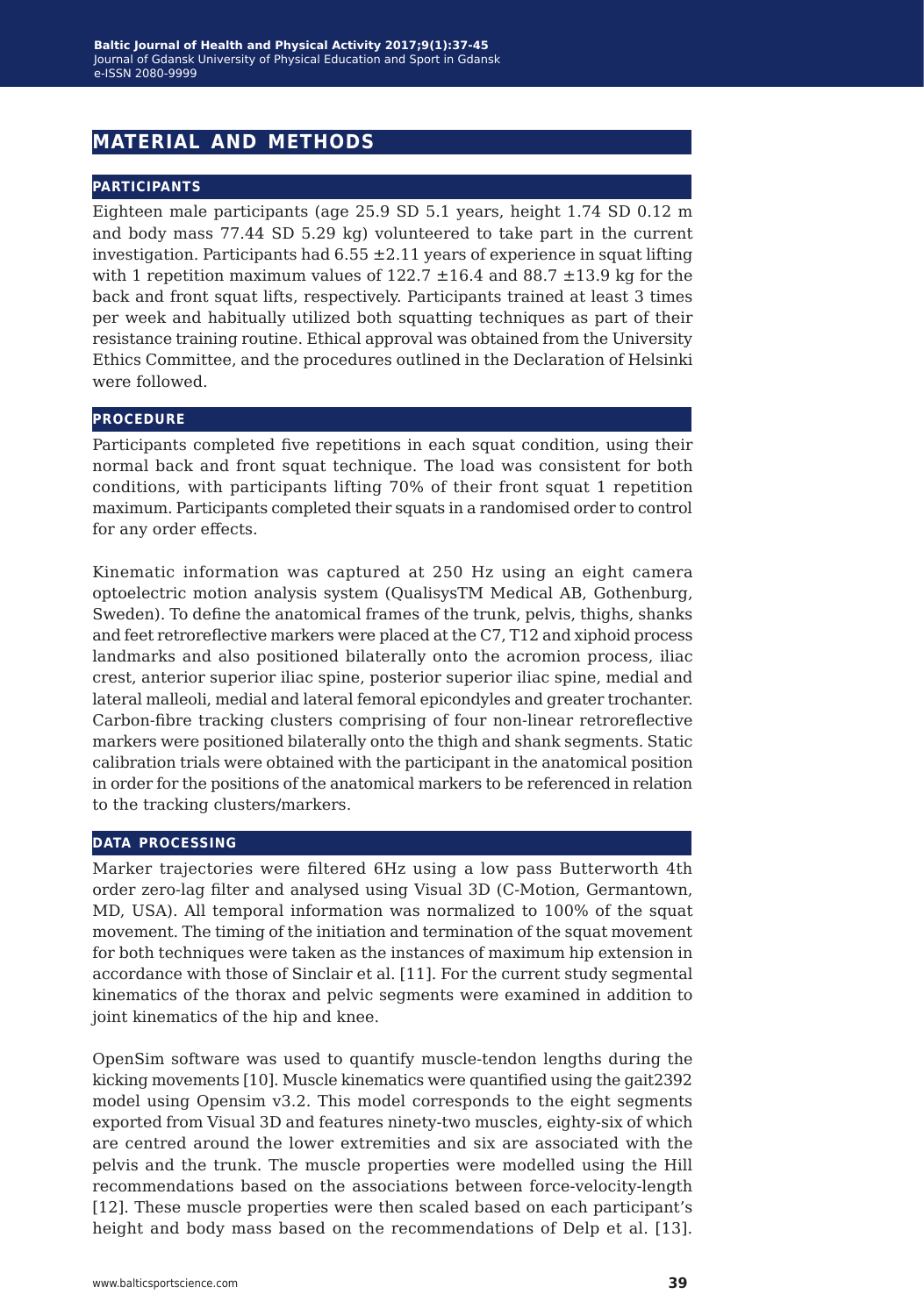Muscle-tendon lengths are determined by the positions of their proximal and distal muscle origins. The muscle-tendon units which were evaluated as part of the current research were the rectus femoris, vastus medialis, vastus lateralis, vastus intermedius, biceps femoris long head (LH), biceps femoris short head (SH), semimembranosus and semitendinosus. All muscle–tendon units were normalized to their length during the static calibrations trials. Muscle kinematic parameters that were extracted for statistical analysis were: 1) the peak length during the squat movement 2) the eccentric strain (representative of the maximum increase in length divided by standing length, 3) the concentric strain (representative of the maximum decrease in length divided by the standing length. All values were normalized to resting muscle length as determined via the static trial.

## **statistical analyses**

Differences between muscles and the two squat conditions were examined using 4 (muscle) x 2 (squat condition) repeated measures ANOVA's for each muscle group. Significance was accepted at the  $p < 0.05$  level [14]. Significant interactions were further investigated using simple main effects. Effect sizes were quantified using partial eta<sup>2</sup> (pn<sup>2</sup>). The Shapiro-Wilk statistic for each condition confirmed that the data were normally distributed. Finally, the similarity of the muscle/joint kinematics waveforms between squat conditions were examined using intraclass correlations (ICC). All statistical procedures were conducted using SPSS v22.0 (SPSS Inc., Chicago, IL, USA).

## **results**

Figures 1–3 and Tables 1–3 present joint and muscle kinematics during the squat. The results indicate that there were no differences in joint/muscles kinematics between front and back squat techniques and that a high level of similarity was evident between waveforms.



Fig. 1. Kinematics as a function of the front and the back squat lifts  $a = \text{trunk}$  flexion,  $b = \text{pelvic}$ tilt, c. = hip angle, d. = knee angle (black = back & dash = front) (AT = anterior tilt, FL = flexion)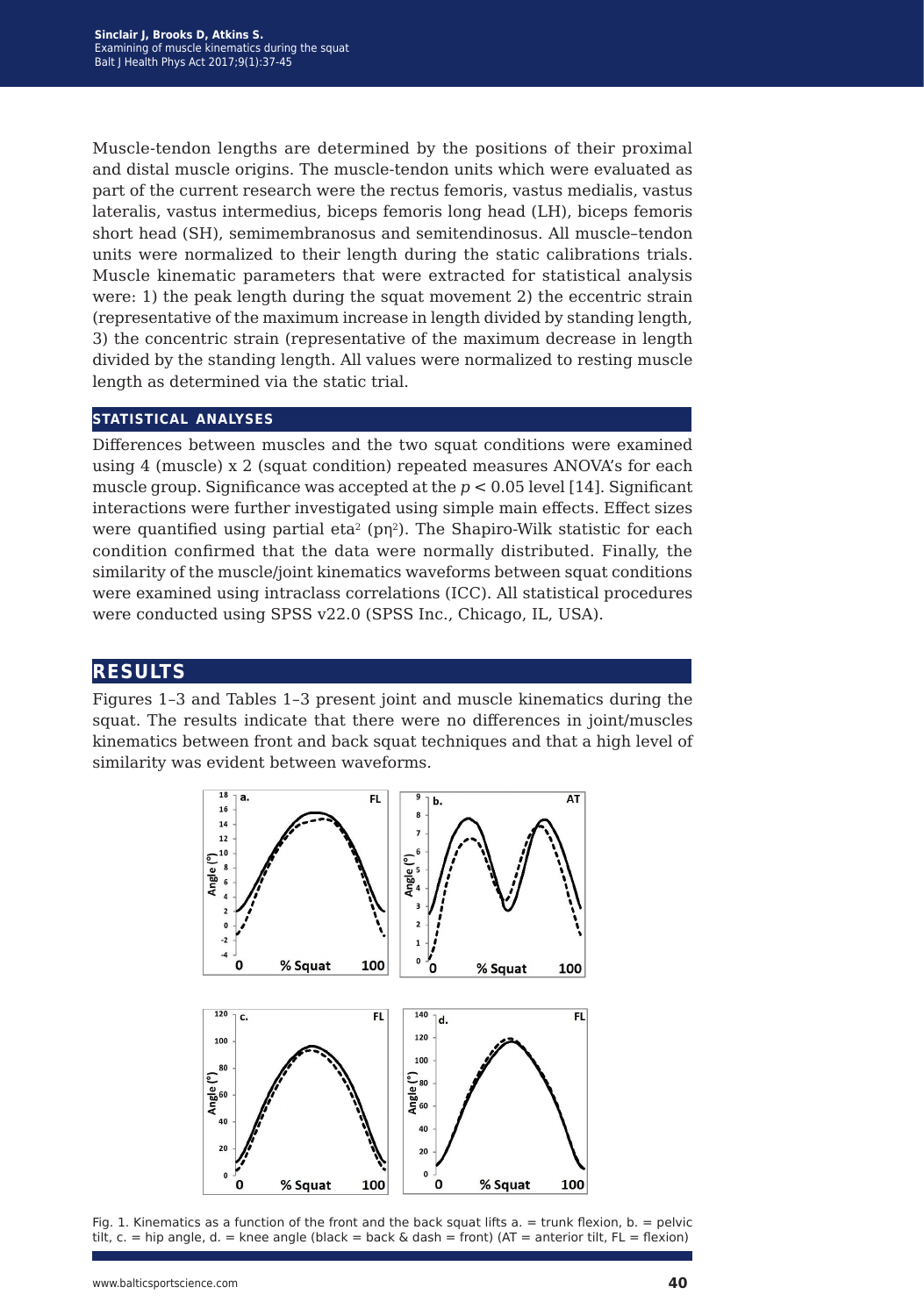

Fig. 2: Quadriceps kinematics as a function of front and back squat lifts (black = back & dash = front)



Fig. 3: Hamstring kinematics as a function of front and back squat lifts (black = back & dash = front)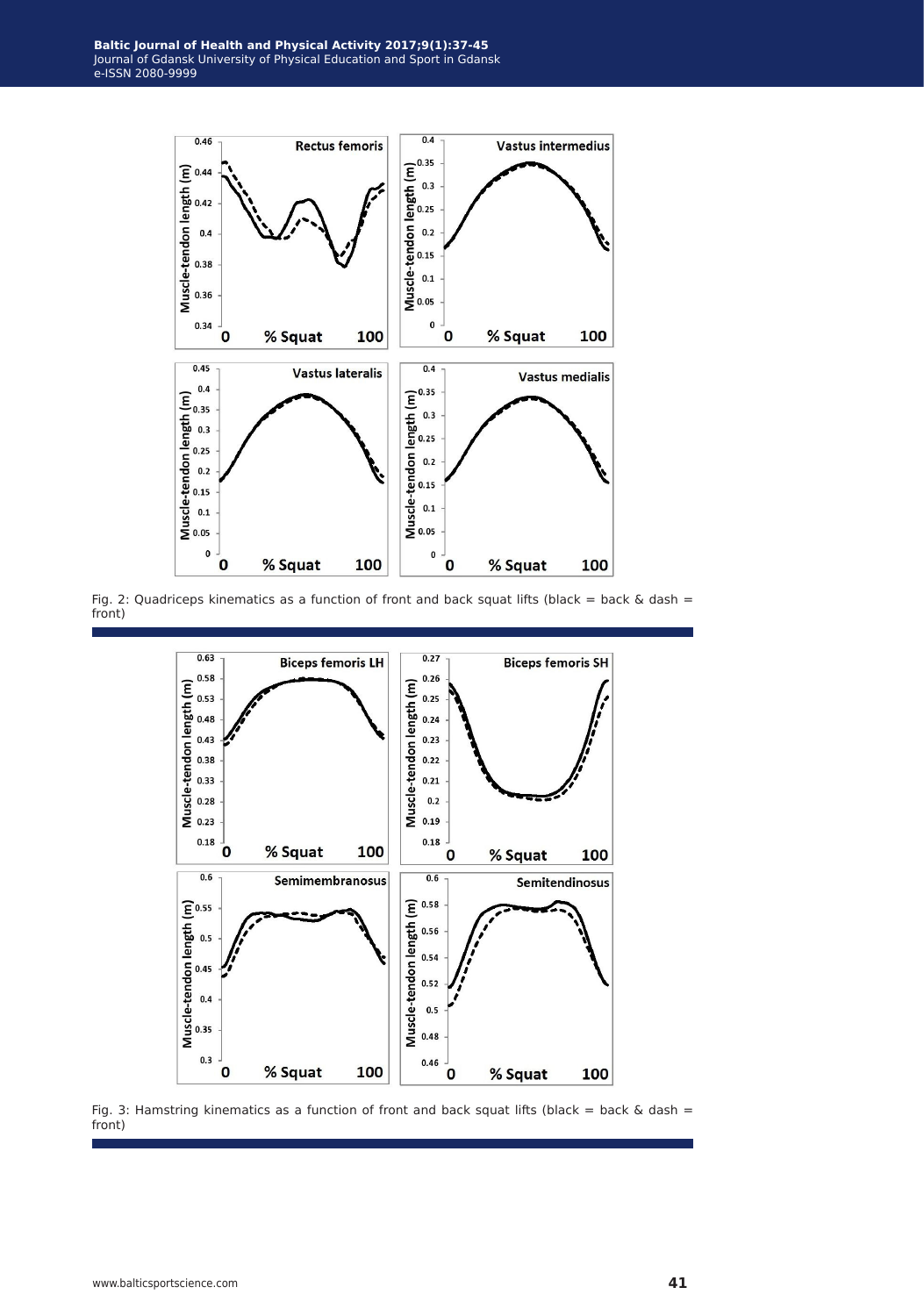#### Table 1. Quadriceps kinematics (Mean ±SD) as a function of both lifts

|                                          | <b>Back</b> |       | Front  |       |
|------------------------------------------|-------------|-------|--------|-------|
|                                          | Mean        | SD.   | Mean   | SD    |
| Rectus femoris peak length (%)           | 83.84       | 12.16 | 82.69  | 14.93 |
| Rectus femoris eccentric strain (%)      | 16.16       | 12.14 | 19.34  | 11.50 |
| Rectus femoris concentric strain (%)     | 15.28       | 10.80 | 15.26  | 9.28  |
| Vastus intermedius peak length (%)       | 209.37      | 16.72 | 207.63 | 21.17 |
| Vastus intermedius eccentric strain (%)  | 109.37      | 16.27 | 108.05 | 17.01 |
| Vastus intermedius concentric strain (%) | 112.33      | 15.69 | 103.79 | 24.62 |
| Vastus lateralis peak length (%)         | 216.73      | 21.93 | 215.19 | 23.61 |
| Vastus lateralis eccentric strain (%)    | 116.73      | 18.69 | 115.56 | 19.02 |
| Vastus lateralis concentric strain (%)   | 119.49      | 17.20 | 110.88 | 27.14 |
| Vastus medialis peak length (%)          | 212.10      | 17.54 | 210.61 | 22.32 |
| Vastus medialis eccentric strain (%)     | 112.12      | 17.09 | 111.05 | 17.96 |
| Vastus medialis concentric strain (%)    | 115.11      | 16.28 | 106.95 | 25.52 |

#### Table 2. Hamstring kinematics (Mean ±SD) as a function of both lifts

|                                         | <b>Back</b> |           | Front  |           |
|-----------------------------------------|-------------|-----------|--------|-----------|
|                                         | Mean        | <b>SD</b> | Mean   | <b>SD</b> |
| Biceps femoris LH peak length (%)       | 134.58      | 10.23     | 135.90 | 10.75     |
| Biceps femoris LH eccentric strain (%)  | 34.58       | 10.23     | 38.97  | 9.92      |
| Biceps femoris LH concentric strain (%) | 34.39       | 10.74     | 33.46  | 13.57     |
| Biceps femoris SH peak length (%)       | 78.42       | 2.83      | 77.62  | 5.06      |
| Biceps femoris SH eccentric strain (%)  | 21.58       | 2.83      | 20.94  | 2.58      |
| Biceps femoris SH concentric strain (%) | 22.20       | 3.36      | 19.84  | 3.15      |
| Semimembranosus peak length (%)         | 126.27      | 14.14     | 126.11 | 14.93     |
| Semimembranosus eccentric strain (%)    | 26.27       | 14.14     | 28.75  | 11.01     |
| Semimembranosus concentric strain (%)   | 24.83       | 13.51     | 21.77  | 12.83     |
| Semitendinosus peak length (%)          | 113.96      | 6.02      | 113.13 | 6.51      |
| Semitendinosus eccentric strain (%)     | 13.96       | 6.02      | 15.83  | 4.94      |
| Semitendinosus concentric strain (%)    | 13.67       | 5.99      | 12.85  | 5.86      |

## **segment/joint kinematics**

No significant ( $p > 0.05$ ) differences between segment/joint kinematics were observed between squat conditions (Fig. 1).

## **quadriceps kinematics**

For the peak muscle length a significant main effect ( $p < 0.05$ ,  $p\eta^2 = 0.40$ ) was shown for the muscle. Post-hoc analysis showed that the peak length of the rectus femoris was significantly shorter in comparison to the vastus lateralis, vastus medialis and vastus intermedius. For the maximum eccentric strain a significant main effect ( $p < 0.05$ ,  $p\eta^2 = 0.68$ ) was shown for the muscle. Post-hoc analysis showed that the maximum eccentric strain of the rectus femoris was significantly reduced in comparison to the vastus lateralis, vastus medialis and vastus intermedius. For the maximum concentric strain a significant main effect ( $p < 0.05$ ,  $p\eta^2 = 0.67$ ) was shown for the muscle. Post-hoc analysis showed that the maximum concentric strain of the rectus femoris was significantly reduced in comparison to the vastus lateralis, vastus medialis and vastus intermedius (Fig. 2; Table 1).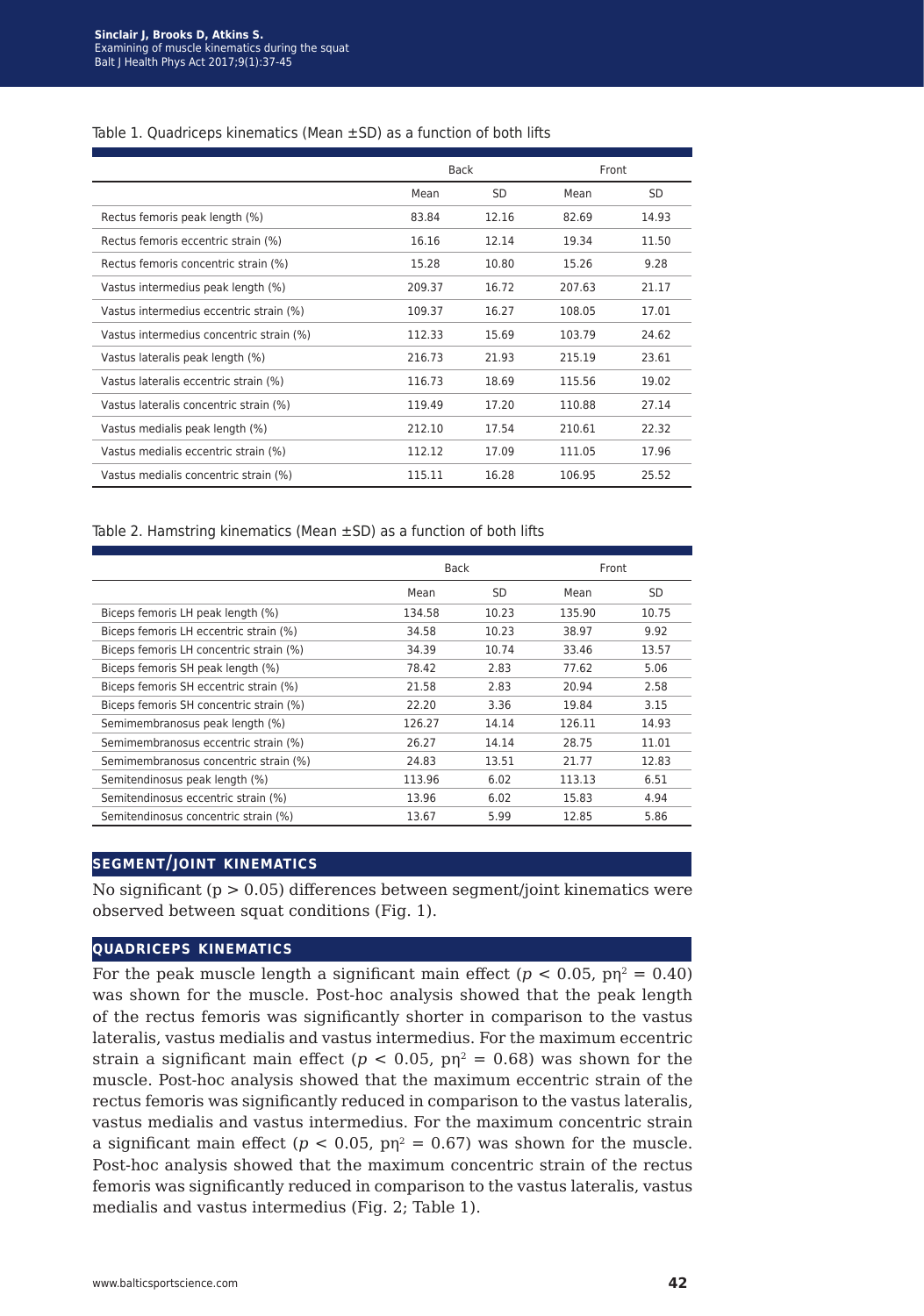### **hamstring kinematics**

For the peak muscle length a significant main effect ( $p < 0.05$ ,  $p\eta^2 = 0.35$ ) was shown for the muscle. Post-hoc analysis showed that the peak length of the biceps femoris SH was significantly shorter in comparison to the biceps femoris LH, semimembranosus and semitendinosus (Fig. 3; Table 2).

#### **waveform similarity**

Table 3. Similarity (ICC) between lifts

| Rectus femoris     | 0.993 |
|--------------------|-------|
| Vastus intermedius | 0.997 |
| Vastus lateralis   | 0.998 |
| Vastus medialis    | 0.998 |
| Biceps femoris LH  | 0.998 |
| Biceps femoris SH  | 0.981 |
| Semimembranosus    | 0.995 |
| Semitendinosus     | 0.997 |
| Trunk              | 0.983 |
| Pelvic tilt        | 0.919 |
| Hip                | 0.992 |
| Knee               | 0.999 |

High levels of similarity (ICC  $\geq$  0.919) were evident between waveforms for the two squat conditions.

## **discussion**

The aim of the current investigation was to determine the effects of the front and back squat lifts on the hamstring and the quadriceps muscle kinematics. To the authors' knowledge this represents the first comparative investigation to examine differences in muscle kinematics during the front and the back squat lifts.

The first key observation was that no differences in either the hamstring or the quadriceps muscle kinematics were observed between the front and the back squat conditions. This concurs with the kinematic analyses which also showed that no differences were evident between squat conditions. That no differences in kinematics were evident between conditions opposes the observations of Russell & Phillips [4] and Diggin et al. [5], who showed increased trunk flexion in the back squat condition.It is proposed that this divergence in findings may relate to differences in the measurement technique between the studies. Both Russell & Phillips [4] and Diggin et al. [5] utilized a 2D procedure to quantify trunk flexion, which is in contrast to the current investigation, whereby a 3D six degrees of freedom approach was employed. The key implication from these findings in relation to muscle kinematics is that the hamstring and the quadriceps muscle groups exhibit similar magnitudes of eccentric and concentric lengthening and shortening between the two squat modalities.

For the quadriceps muscle group differences were shown for all measurements with the rectus femoris exhibiting differences from the vastus lateralis, vastus medialis and vastus intermedius. During the descent and ascent phase the vastus lateralis, vastus medialis and vastus intermedius muscles all exhibited eccentric lengthening and concentric shortening of similar magnitude relative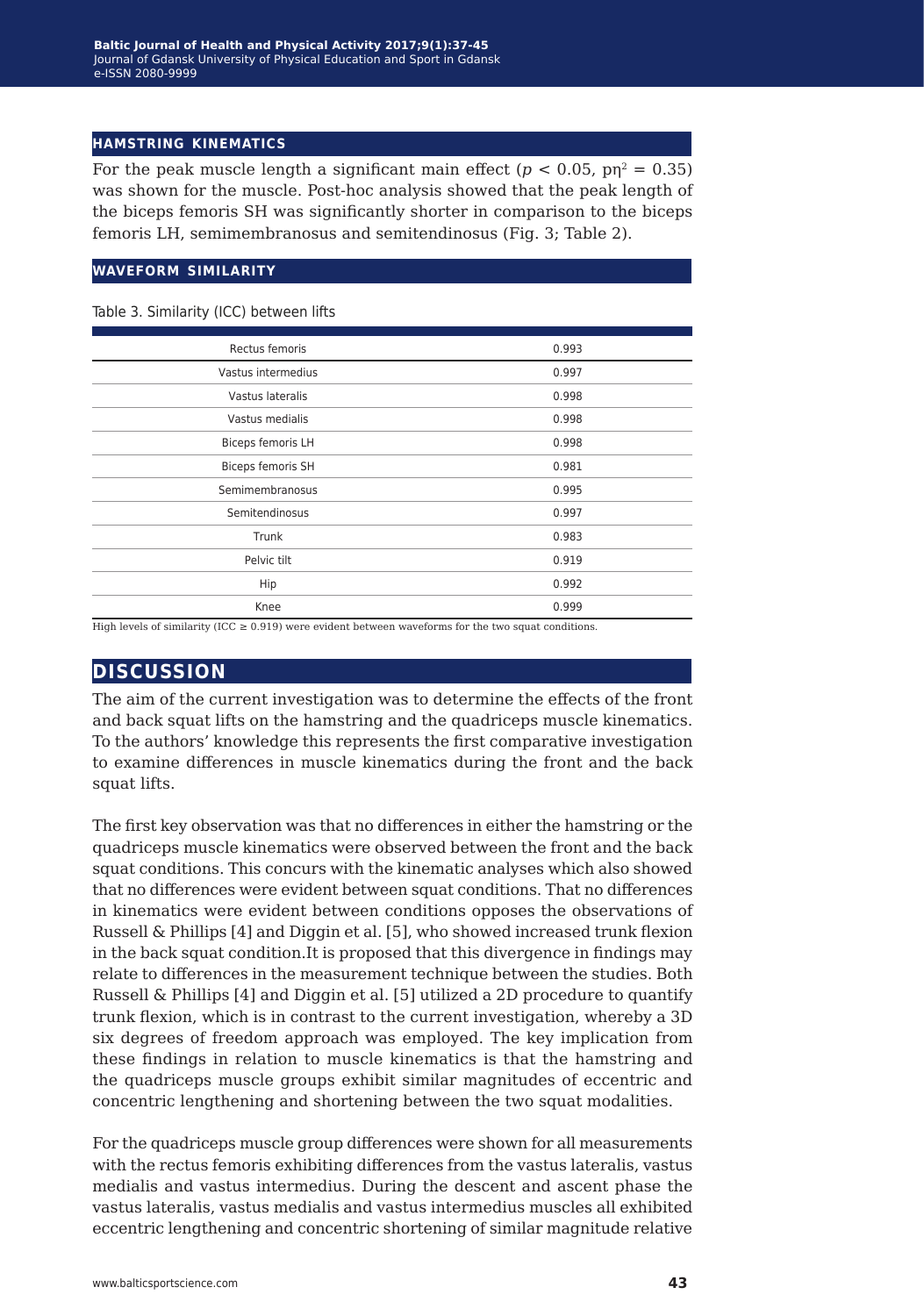to resting length. This is to be expected as both the hip and the knee joints exhibit flexion during the descent phase of the squat and extension during the ascent phase [11]. As the vastus lateralis, vastus medialis and vastus intermedius attach proximally to the anterio-proximal aspect of the femur and distally into the quadriceps tendon the distance between insertion points will increase during flexion and decrease during extension. Given the phasic pattern of eccentric lengthening and concentric shortening exhibited by these muscles, it is clear that muscle potentiation mediated by the stretch shorten cycle action [15, 16] is utilized by these muscles to lift the heavy loads associated with the squat.

A further key observation is that the rectus femoris muscle exhibited a distinct pattern of lengthening and shortening in comparison to the vastus lateralis, vastus medialis and vastus intermedius. It is likely this relates to the distinct proximal insertion point of the rectus femoris at the anterior superior iliac spineas opposed to the anterio-proximal aspect of the femur. Because the pelvic segment tilts anteriorly during the squat this leads to a reduction in the length of the rectus femoris muscle tendon unit, despite the knee joint being in a flexed position. Muscle force potentiation mediated by the stretch shorten cycle is important during the squat where large masses are typically lifted [17]. As the rectus femoris does not experience eccentric lengthening during the descent phase, it can be concluded that the rectus femoris does not store any elastic energy that may be released during the ascent, indicating that this muscle does not contribute optimally to the squat. This supports the notion proposed by Escamilla [2] that the rectus femoris may not be utilized to its greatest potential during the squat and that anterior tilt of the pelvis and trunk segments should be minimized in order to maximize the contribution of the rectus femoris.

In addition to the vastus lateralis, vastus medialis and vastus intermedius muscles the biceps femoris LH, semimembranosus and semitendinosus also exhibited a phasic pattern of eccentric lengthening and concentric shortening of similar magnitude relative to resting length during the descent and ascent phases. This observation is an interesting one in that typically the hamstrings are considered to be antagonistic to the quadriceps [18] serving primarily to provide sagittal plane flexion of the knee joint. It is proposed that this observation is due to the proximal and distal attachment positions of these muscles at the ischial tuberosity and to the proximal end of the tibia/fibula. Because the hip and knee joints exhibit flexion and the pelvis tilts anteriorly during the descent phase of the squat, this means that the linear distance between the ischial tuberosity and the proximal end of the tibia/fibula increases. This indicates that the biceps femoris LH, semimembranosus and semitendinosus may also store eccentric elastic energy in the descent phase that is released during the concentric ascent phase of the lift.

## **conclusions**

In conclusion, whilst the biomechanics of the squat lift have been extensively examined, the current knowledge is limited both with regards to differences between front and back squat lifts and with regards to the kinematics of the hamstring and the quadriceps muscles. The current investigation addresses this by providing a comparative investigation and analysis of the hamstring